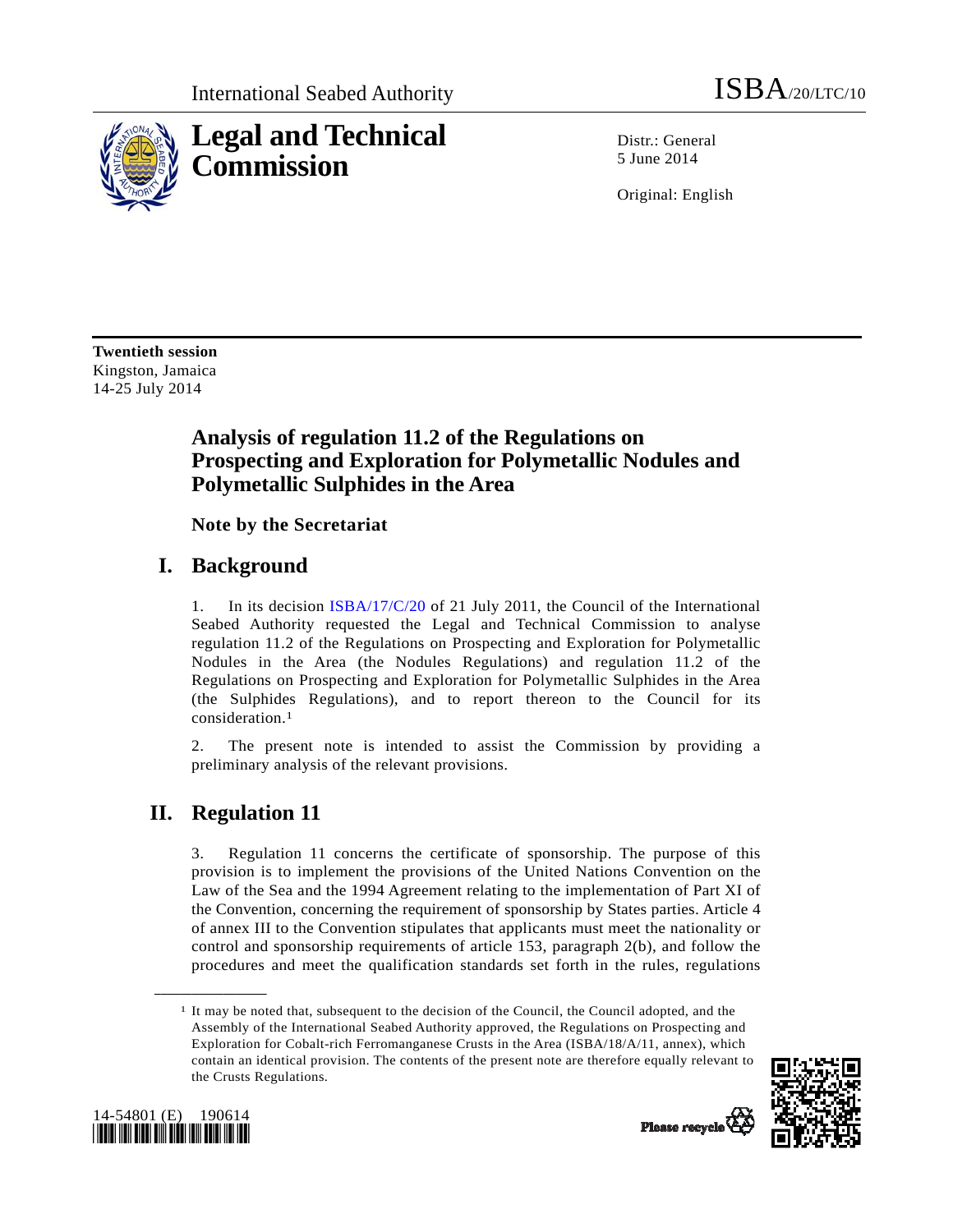and procedures of the Authority. Article 153(2)(b) of the Convention stipulates that natural or juridical persons are qualified to apply as long as they possess the nationality of States parties or are effectively controlled by them or their nationals, and are sponsored by such States.

4. Article 4(3) of annex III to the Convention stipulates that:

 Each applicant shall be sponsored by the State Party of which it is a national unless the applicant has more than one nationality, as in the case of a partnership or consortium of entities from several States, in which event all States Parties involved shall sponsor the application, or unless the applicant is effectively controlled by another State Party or its nationals, in which event both States Parties shall sponsor the application. The criteria and procedures for implementation of the sponsorship requirements shall be set forth in the rules, regulations and procedures of the Authority.

5. Paragraphs 1 and 2 of regulation 11, in all three sets of Regulations, provide as follows:

 1. Each application by a State enterprise or one of the entities referred to in regulation 9 (b) shall be accompanied by a certificate of sponsorship issued by the State of which it is a national or by which or by whose nationals it is effectively controlled. If the applicant has more than one nationality, as in the case of a partnership or consortium of entities from more than one State, each State involved shall issue a certificate of sponsorship.

 2. Where the applicant has the nationality of one State but is effectively controlled by another State or its nationals, each State involved shall issue a certificate of sponsorship.

### **III. Sponsorship and effective control**

6. Thus, for natural and juridical persons to be eligible to carry out activities in the Area, they must satisfy two requirements. The first is that they must either be nationals of a State party or effectively controlled by it or its nationals. The second is that they must be sponsored by one or more States parties to the Convention. If a State that is different from the State of nationality or its nationals exercises effective control, or if the applicant has more than one nationality, the sponsorship of that State or States is also required.

7. The decision to sponsor an entity that is otherwise qualified is left to the discretion of the State party. In the words of the Seabed Disputes Chamber, because "the Convention does not consider the links of nationality and effective control sufficient to obtain the result that the contractor conforms with the Convention and related instruments, it requires a specific act emanating from the will of the State or States of nationality and of effective control. Such act consists in the decision to sponsor."2 This act, which evidences sponsorship, is a certificate which shall contain "a statement that the applicant [for a plan of work for exploration] is: (i) a national of the sponsoring State; or (ii) subject to the effective control of the

<sup>2</sup> Seabed Disputes Chamber, *Responsibilities and obligations of States sponsoring persons and entities with respect to activities in the Area, case No. 17, Advisory Opinion*, 1 February 2011, para. 78.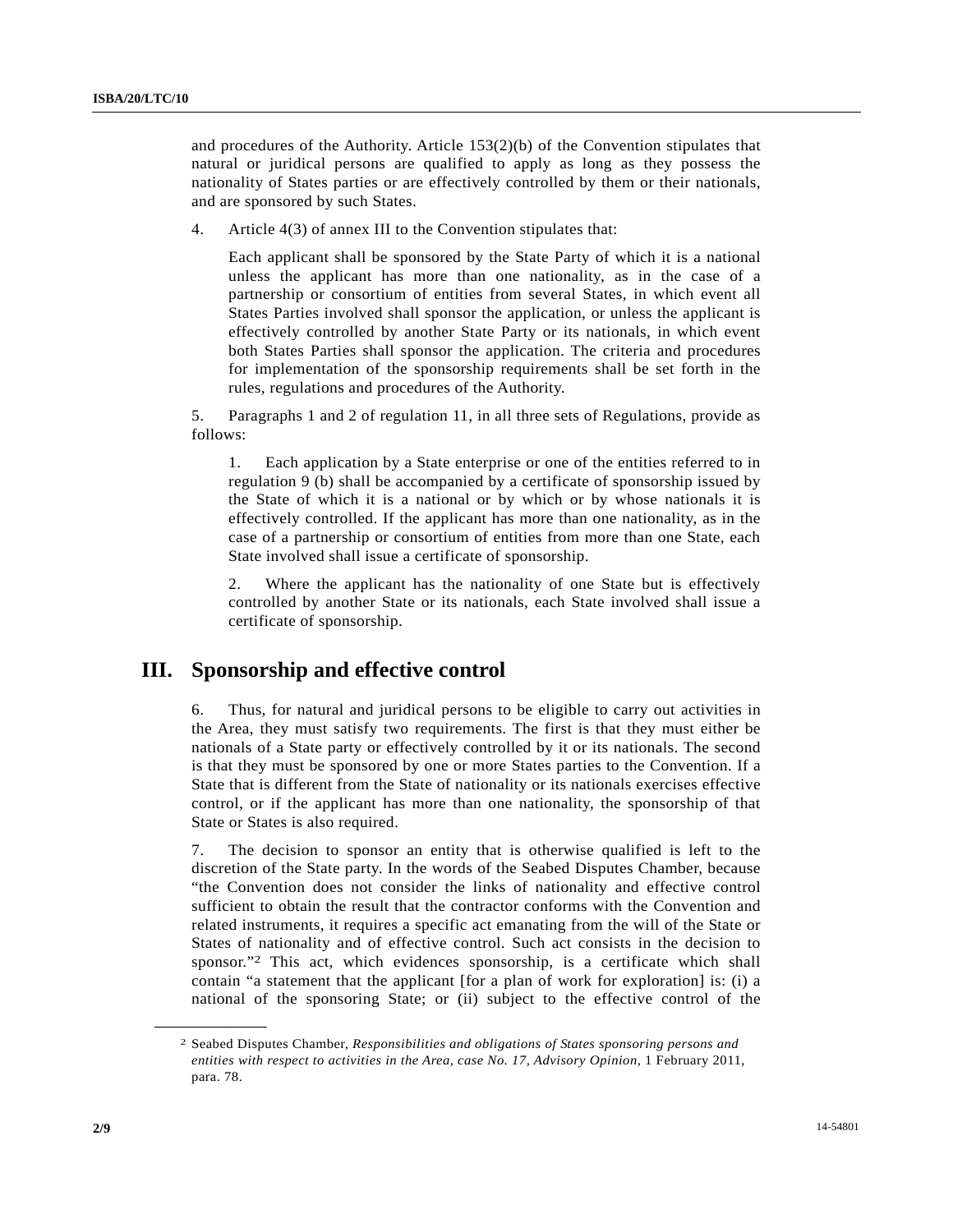sponsoring State or its nationals" (regulation 11, para. 3(c)). This also implies that the onus is on the sponsoring State to ensure that those criteria are satisfied before taking the decision to sponsor an entity which otherwise possesses the necessary qualifications.

8. The requirement of sponsorship by a State party is not differentiated between developing and developed States:

 [E]quality of treatment between developing and developed sponsoring States is consistent with the need to prevent commercial enterprises based in developed States from setting up companies in developing States, acquiring their nationality and obtaining their sponsorship in the hope of being subjected to less burdensome regulations and controls. The spread of sponsoring States "of convenience" would jeopardize uniform application of the highest standards of protection of the marine environment, the safe development of activities in the Area and the protection of the common heritage of mankind.3

## **IV. The meaning of "effective control"**

9. In an attempt to define the effective control exercised by a sponsoring State, it is useful to refer to the *travaux préparatoires* of the relevant provisions in the Convention, to recall the context and purpose of the effective control by a sponsoring State and to briefly refer to other contexts and purposes where the expression "effective control" is used.

#### *Travaux préparatoires, context and purpose of effective control by a sponsoring State*

10. The terms "effective control" and "effectively controlled" are not defined in any of the provisions quoted above. Nor are they defined in the *travaux préparatoires* of the Convention.4 For the most part, discussions on article 153 related to the question of the extent of control to be exercised by the Authority over activities in the Area. Issues relating to the qualification standards of applicants were addressed only after 1977, after the "mixed system" of access by States, natural or juridical persons and the Enterprise had been agreed upon. Once that had been agreed, it was clear that it would be necessary for the relevant applicant both to be sponsored by a State and to be in a position to provide the Authority with appropriate guarantees as to compliance. However, it was not until the Informal Composite Negotiating Text (ICNT/Rev.2 (1980)) that the issue of an applicant having the nationality of more than one State or where an applicant was effectively controlled by another State or its nationals was introduced. It appears that the main concern at the time was to deal with the case of the consortia of the United States of America, which were all joint venture operations. The official records of the third United Nations Conference on the Law of the Sea give very little insight into this issue, although it was noted in the report of the coordinators of the working group of 21 to the First Committee at the ninth session, held in August 1980  $(A/CONF.62/C.1/L.28$  and Add.1), that:

<sup>3</sup> Ibid., para. 159.

<sup>4</sup> S. N. Nandan, M. W. Lodge and S. Rosenne, eds, *United Nations Convention on the Law of the Sea 1982 – A Commentary*, Vol. VI, (The Hague: Martinus Nijhoff, 2002).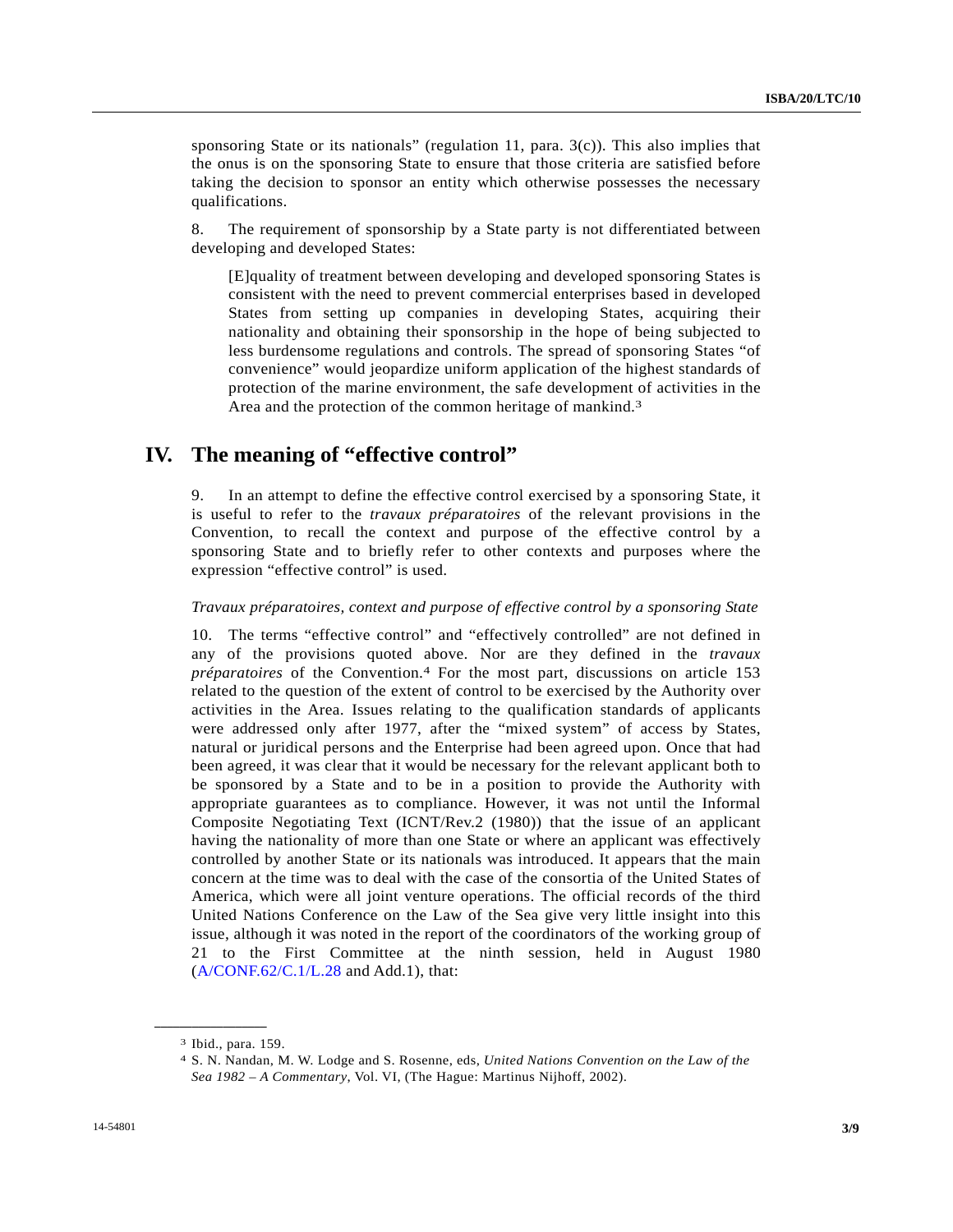Paragraph 2 of article 4 on sponsorship of applicants presented problems for the delegations of some developed countries. For them, the provision related to the effective control of an application by a State party gave rise to problems of implementation. For other delegations the maintenance of the rule contained in this paragraph was essential. After prolonged discussions we finally found a solution that I hope is acceptable to all. I decided to keep the rule of the multiple sponsorship as it appears in document A/CONF.62/WP.10/Rev.2 and add a new sentence establishing that the "criteria and procedures for implementation of the sponsorship requirements shall be set forth in the rules, regulations and procedures of the Authority".5

11. Some guidance as to the meaning of "effective control" is provided by the material that an applicant which is a juridical person is required to include in the application. It must identify its place of registration and its principal place of business/domicile, and attach a copy of its certificate of registration (annex II to each set of Regulations). That information and certificate of registration, together with the certificate of sponsorship, also enable the Commission to ascertain that an applicant meets the sponsorship requirements under regulation 11.

12. The nature and scope of the obligations and liability of sponsoring States provide essential insights as to the context and purpose of the effective control test. This was at the core of the advisory opinion rendered by the Seabed Disputes Chamber in 2011. The Convention requires a sponsoring State to adopt laws and regulations and to take administrative measures which are, within the framework of its legal system, reasonably appropriate for securing compliance by persons under its jurisdiction and thence effective regulatory control so that it may be exempted from liability for damage caused by any failure of a contractor under its sponsorship to comply with its obligations. The purpose of sponsoring requirements is to ensure that obligations that are binding on States parties are fulfilled by entities that are subjects of domestic legal systems. As a result, if a sponsoring State finds it useful to elaborate on the conditions to grant its sponsorship, it has the competence to address this question within its domestic legal framework. The Seabed Disputes Chamber expressed it clearly:

 The sponsoring State may find it necessary, depending upon its legal system, to include in its domestic law provisions that are necessary for implementing its obligations under the Convention. These provisions may concern, inter alia, financial viability and technical capacity of sponsored contractors, conditions for issuing a certificate of sponsorship and penalties for non-compliance by such contractors.<sup>6</sup>

<sup>5</sup> The provision as it then appeared (annex III, article 4(2) of document ICNT/Rev.2 (A/CONF.62/WP.10/Rev.2)), read as follows: "Sponsorship by the State party of which the applicant is a national shall be sufficient unless the applicant has more than one nationality, as in the case of a partnership or consortium of entities from several States, in which event all States parties involved shall sponsor the application, or unless the applicant is effectively controlled by another State party or its nationals, in which event both States parties shall sponsor the application."

<sup>6</sup> Seabed Disputes Chamber, *case No. 17*, para. 234. More details are provided in paras. 227-241 on the content of open-ended measures which are policy matters made by the sponsoring State (para. 227).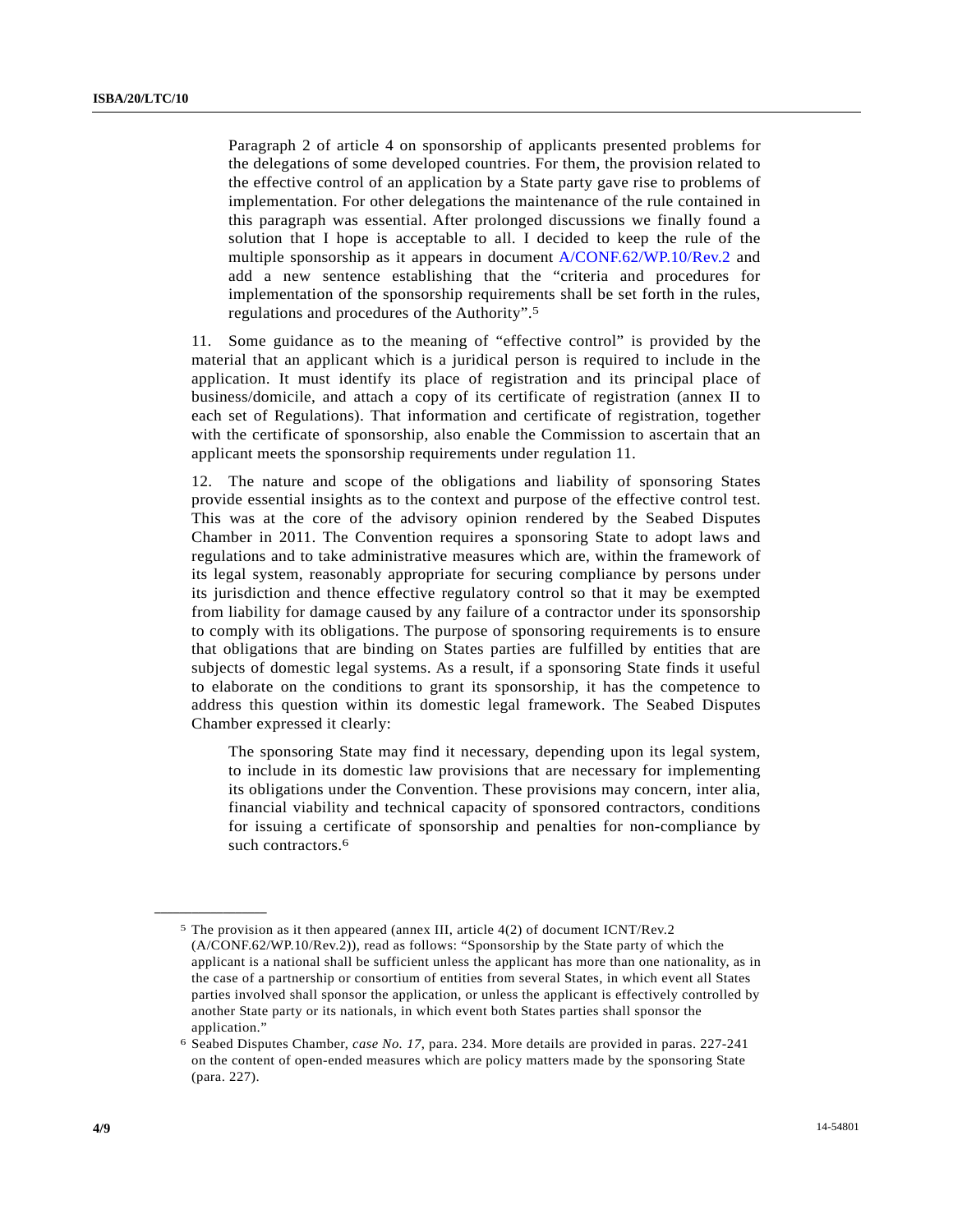*Other legal contexts and purposes referring to the exercise by a State of effective control* 

13. "Effective control" is a term that occurs rather frequently in the context of multinational enterprises, joint ventures, mergers, competition and monopolies. For example, in the context of defining what constitutes an arm's length transaction<sup>7</sup> between related corporate entities in domestic legal systems, Indian company law considers a 26 per cent ownership of the shares of the associated company as equivalent to effective control.8 Japan will apply the rule when the control is to the extent of 50 per cent.<sup>9</sup> Spain considers that 25 per cent ownership is sufficient to lead to control.10 British company law defines control of a company to mean the capacity of a person by means of shareholding or the effective possession of voting power conferred by the articles of association.11 French law takes into account de facto control also.12 This small sample shows that the definition varies in municipal laws.

14. The expressions "effective control" and "effectively controlled" are also found in the context of nationality of ships flying the flag of the State whose nationality it has. Article 91 of the Convention requires that there exist a "genuine link" between a State and a vessel flying its flag. In terms of establishing a genuine link between a vessel and its flag State, it is the act of registration that conveys nationality to a ship and provides the basis for jurisdiction over the vessel, irrespective of ownership or financial interest in the vessel or its operations.13 It is left to States to set in their domestic legal systems the conditions for the grant of its nationality to ships, for the registration of ships in its territory and for the right to fly its flag.

15. Incorporation and registration are also conditions that apply for the purposes of exercising diplomatic protection over a corporation by the State of incorporation and registration. In the *Barcelona Traction* case, the International Court of Justice held that international law "attributes the right of diplomatic protection of a corporate entity to the State under the laws of which it is incorporated and in whose territory it has its registered office".14 Two conditions are set for the acquisition of nationality by a corporation for the purposes of diplomatic protection: incorporation and the presence of the registered office of the company in the State of

<sup>7</sup> The arm's length principle, despite its informal-sounding name, is found in article 9 of the Model Tax Convention on Income and on Capital, of the Organization for Economic Cooperation and Development (OECD) and is the framework for bilateral treaties between OECD countries, and between many non-OECD Governments as well. This valuation principle is commonly applied to commercial and financial transactions between related companies. It says that transactions should be valued as if they had been carried out between unrelated parties, each acting in his own best interest. (*Annual Report on the OECD Guidelines for Multinational Enterprises 2006*: *Conducting Business in Weak Governance Zones* (Paris, OECD, 2006)). 8 Section 92A of the 1961 Indian Income Tax Act to cover direct/indirect participation in the

management, control or capital of an enterprise by another enterprise.<br>9 Article 66-4 of the Special Taxation Measures Law and article 39-12 of the Cabinet Order on the

Special Taxation Measures Law.<br>
<sup>10</sup> Available online at www.oecd.org/tax/transfer-pricing/Spain\_TPcountryprofile\_Sept2012.pdf.<br>
<sup>11</sup> Taxation (International and Other Provisions) Act 2010, sects. 147 and 148.<br>
<sup>12</sup> Genera

*Guinea),* and case No. 8, *"Grand Prince" (Belize v. France)*. 14 *Barcelona Traction, Light and Power Company, Limited (Belgium v. Spain), I.C.J. reports* 1970, p. 42, para. 70.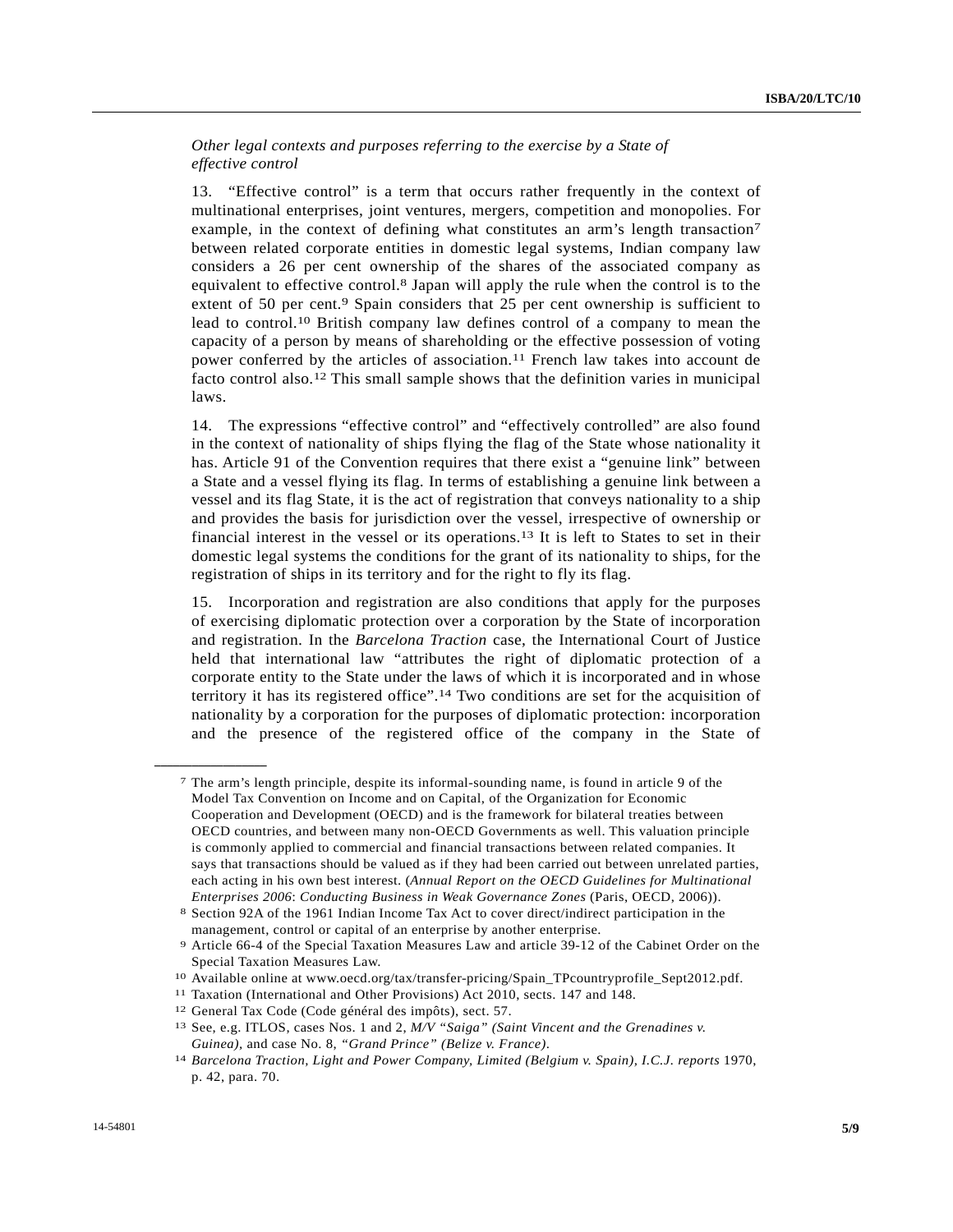incorporation; nationality of a corporation is not acquired on the ground that the majority of shareholders are nationals of that State. The International Court also suggested that in addition to incorporation and a registered office, there was a need for some "close and permanent connection" between the State exercising diplomatic protection and the corporation.15 In that case the connection was established by the facts that the corporation maintained its registered office, its account and its share registers in its State of incorporation (Canada); its board meetings were held in Canada; and the company was listed in the records of the Canadian tax administration.

16. However, in the *Barcelona Traction* case, the Court did not have to address the situation in which a company was incorporated in one State but had a "close and permanent connection" with another State. Article 9 of the 2006 draft articles on diplomatic protection of the International Law Commission addresses this situation:<sup>16</sup>

 For the purposes of the diplomatic protection of a corporation, the State of nationality means the State under whose law the corporation was incorporated. However, when the corporation is controlled by nationals of another State or States and has no substantial business activities in the State of incorporation, and the seat of management and the financial control of the corporation are both located in another State, that State shall be regarded as the State of nationality  $(A/61/10, \text{para. } 49, \text{ art. } 9)$ .

In the first instance the State in which a corporation is incorporated is the State of nationality entitled to exercise diplomatic protection. When, however, the circumstances indicate that the corporation has a closer connection with another State, a State in which the seat of management and financial control are situated, that State is the State of nationality entitled to exercise the diplomatic protection. Cumulative conditions must, however, be fulfilled. First, the corporation must be controlled by nationals of another State. Secondly, it must have no substantial business activities in the State of incorporation. Lastly, both the seat of management and the financial control of the corporation must be located in another State. Only when these cumulative conditions are met does the State in which the corporation has its seat of management and in which it is financially controlled qualify as the State of nationality for the purposes of diplomatic protection.

17. The foregoing solution exists for the purposes of diplomatic protection. However, it is doubtful that it can be transposed for purposes of a sponsoring State being required to exercise its effective control over a sponsored entity that would not be registered into that sponsoring State. For example, that situation may arise

**\_\_\_\_\_\_\_\_\_\_\_\_\_\_\_\_\_\_**  15 Ibid, para. 71.

<sup>16</sup> At its fifty-eighth session, the International Law Commission adopted the draft articles on diplomatic protection, on second reading, together with commentaries. In accordance with article 23 of its statute, the Commission decided to recommend to the General Assembly the elaboration of a convention on the basis of the draft articles. By its resolution 68/113 of 16 December 2013, the Assembly decided to include in the provisional agenda of its seventyfirst session (2016) the item entitled "Diplomatic protection" and, within the framework of a working group of the Sixth Committee, in the light of the written comments of Governments, as well as views expressed in the debates held at the sixty-second, sixty-fifth and sixty-eighth sessions of the Assembly, to continue to examine the question of a convention on diplomatic protection, or any other appropriate action, on the basis of those articles and to also identify any difference of opinion on the articles.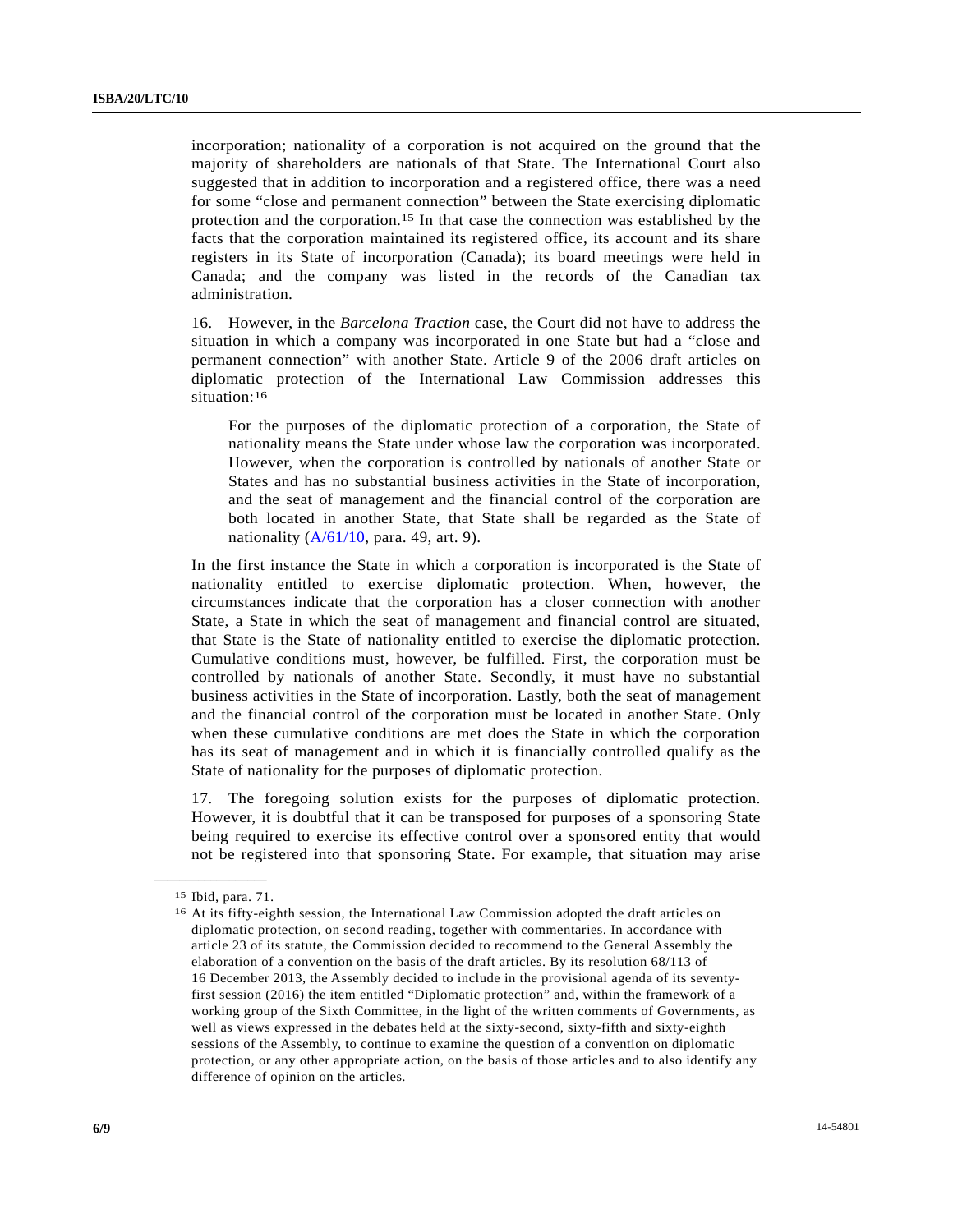where a subsidiary company is registered in a sponsoring State but depends financially and technically on a parent company which is not registered in the sponsoring State. Given that the two companies are separate legal entities, if the veil cannot be lifted, the sponsoring State will not be in a position to exercise its effective control over the parent company and may not be able to comply with its due diligence obligations and direct obligations as a sponsoring State by virtue of the Convention and its related instruments.

18. Indeed, in international law, the need to distinguish between legal structure and actual control may become crucial when attempts are made to affix responsibility for corporate actions. In the case of multinational enterprises each transaction between members of the enterprise or between a member of the enterprise and an outsider may be subject to regulation by more than one State. In such circumstances it may become necessary to pierce the veil of separate incorporation between a subsidiary and the parent company, particularly for the purposes of determining either jurisdiction or liability. Even then, it is apparent that the standards for lifting the corporate veil in relation to jurisdiction and liability differ significantly from State to State. Furthermore, jurisdiction can exist where liability does not. The question is one of fact to be determined from the circumstances and is addressed in municipal laws.17

19. Effective control and ownership are also essential criteria in international law relating to civil aviation. Under the Convention on International Civil Aviation of 7 December 1944 (the Chicago Convention) and related agreements, the operation of scheduled international air services is subject to authorization between States. In particular, contracting States reserve the right to withhold permission where it is not satisfied that "substantial ownership and effective control" of an airport air transport enterprise is vested in nationals of the requesting State. The relevant agreements, however, are generally silent as to the criteria for determining substantial ownership and effective control. While most countries have specified percentages of maximum foreign ownership or minimal national ownership, the literature suggests that in practice ownership is merely a preliminary condition, with effective control being the predominant condition. Effective control in this context is a de facto condition that must be judged according to the precise effects of every case.

20. The problem with using civil aviation as a comparator is that the imposition of ownership and control tests is widely perceived to be archaic and a major impediment to the efficient liberalization of global air services. The emerging trend is towards a test of effective control that emphasizes "regulatory control" over

**\_\_\_\_\_\_\_\_\_\_\_\_\_\_\_\_\_\_** 

• The daily operations of the two corporations are not kept separate

<sup>17</sup> Among the factors that are relevant are the following:

 <sup>•</sup> The parent and the subsidiary have common stock ownership, common directors or officers, or common business departments

 <sup>•</sup> The parent and the subsidiary file consolidated financial statements and tax returns

 <sup>•</sup> The parent finances the subsidiary

 <sup>•</sup> The parent caused the incorporation of the subsidiary

 <sup>•</sup> The subsidiary operates with grossly inadequate capital

 <sup>•</sup> The parent pays the salaries and other expenses of the subsidiary

 <sup>•</sup> The subsidiary receives no business except that given to it by the parent

 <sup>•</sup> The parent uses the subsidiary's property as its own

 <sup>•</sup> The subsidiary does not observe the basic corporate formalities, such as keeping separate books and records and holding shareholder and board meetings.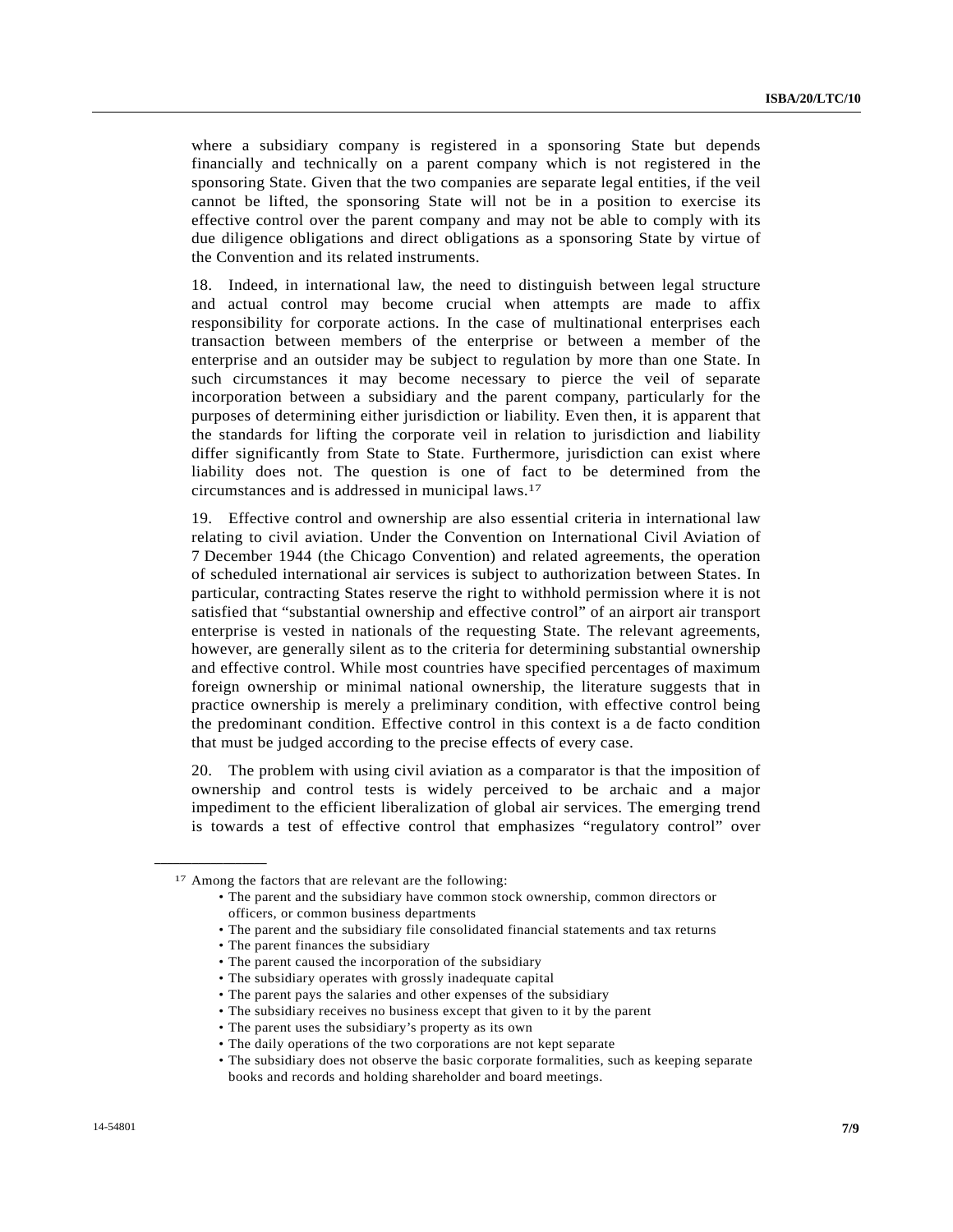ownership and investment criteria. For example, recent multilateral agreements, including that between the United States of America and Asia-Pacific Economic Cooperation, and a proposed United States-European Union umbrella agreement, propose significant loosening of the substantial ownership requirement and refinement of the effective control test to create a test that emphasizes place of incorporation, jurisdiction of incorporation, principal place of business and regulatory control by the aviation authorities of the relevant State party as the relevant criteria for determining whether control is adequate.18 The International Civil Aviation Organization itself, at the Worldwide Air Transport Conference held in 2003, proposed using the tests of principal place of business and effective regulatory control instead of substantial ownership and effective control.

### **V. Summary and recommendations**

21. From this brief overview of various contexts and purposes for the exercise of effective control, it is clear that there is no single definition of the expression "effective control" and the meaning attributed to it varies considerably depending upon the context and the purpose for which the test of effective control is being applied.19 The second conclusion is that conditions and standards which define effective control fall under the competence of the State that exercises it. International law does not define further the meaning of effective control, which is left to municipal law if the State finds it necessary to elaborate on conditions and standards to exercise its regulatory control. The third conclusion is that the law and practice relating to both flagging of vessels and civil aviation as well as the Part XI regime follows the same approach. This emphasizes the fact of incorporation/ registration and the grant of nationality (i.e. regulatory control) as the critical, or dominant, factor, notwithstanding the practical realities as to control over policy, capital, finance and management.

22. In ascertaining that an applicant is qualified, the Commission must satisfy itself that the sponsorship requirements under article 153 of the Convention are met in accordance with annex III to the Convention and with the Regulations. At least in relation to entities incorporated in or having the nationality of a sponsoring State, the act of incorporation, or the conferring of nationality, combined with the undertakings given as a sponsoring State, seem to be sufficient to establish "effective control" for the purposes of meeting the sponsorship requirements. Even complete commercial and financial domination of a subsidiary company by a parent company is not necessarily enough by itself to found sponsorship jurisdiction as long as formal separation between the two entities is maintained.

23. In light of those preliminary views, it is open to question how far the rules, regulations and procedures of the Authority should go beyond the certificate of

<sup>&</sup>lt;sup>18</sup> See www.ecipe.org/media/publication\_pdfs/GelosoGrosso\_Liberalising\_Air\_passenger\_122008.pdf. <sup>19</sup> Different meanings also apply in different legal systems. OECD, for example, states that:

<sup>&</sup>quot;Control over enterprises is generally viewed to be exercised when an individual or group of investors hold more than 50 per cent of the common voting stock of the enterprise or firm. However, 'effective control' may be exercised when the investor(s) holds a large block of voting stock even when it is less than 50 per cent but the remaining shares are widely held by many smaller investors. Control of enterprises may also be exercised through interlocking directorates and inter-corporate ownership links between firms as in the case of conglomerates." (*Glossary of Industrial Organisation Economics and Competition Law* (Paris, OECD 1993), p. 31).